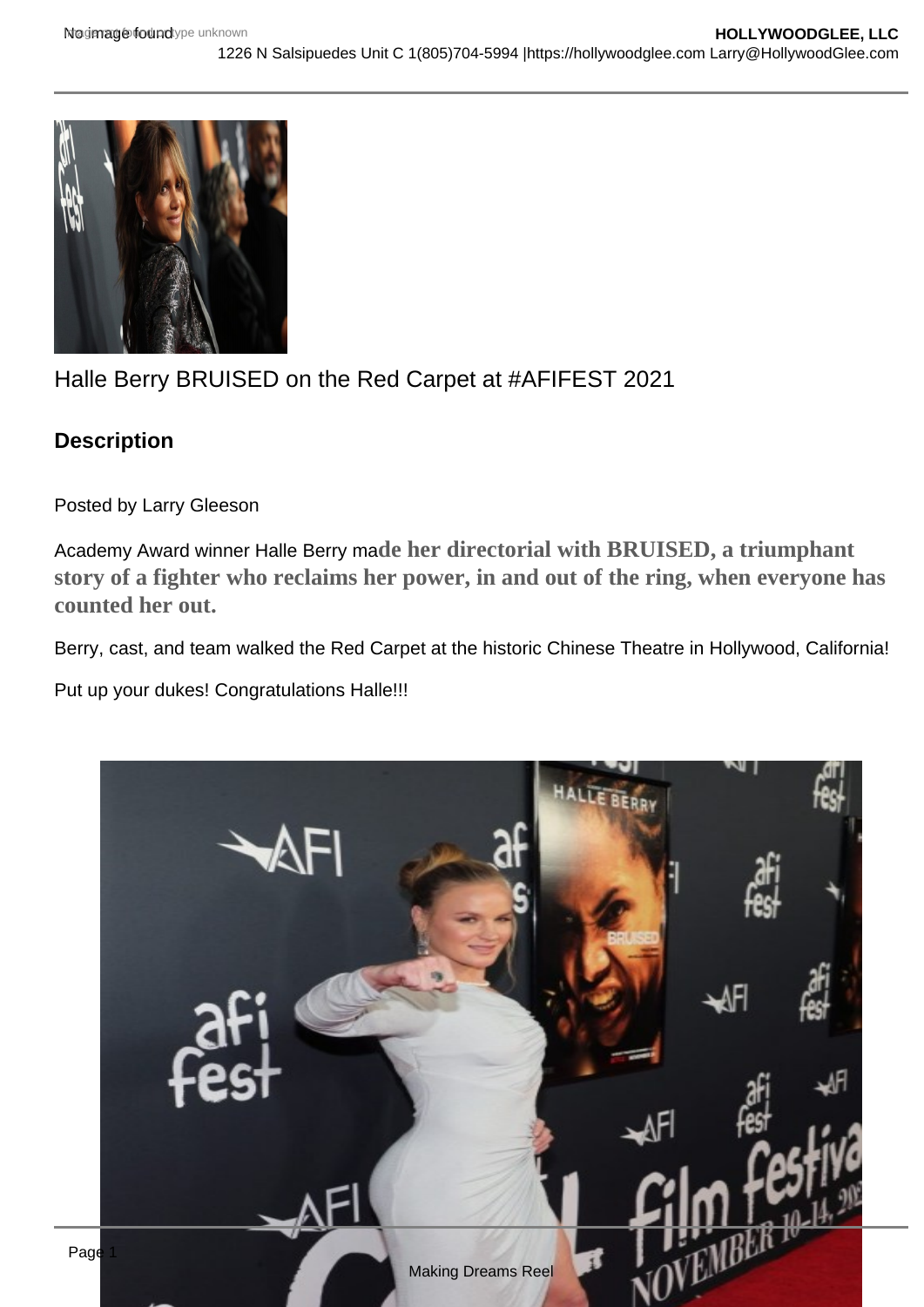Valentina Shevchenko – AFI FEST 2021 World Premiere of BRUISED – TCL Chinese Theatre, Los Angeles, CA, Nov. 13, 2021.

Bob Gazzale, Halle Berry and Ted Sarandos – AFI FEST 2021 World Premiere of BRUISED – TCL Chinese Theatre, Los Angeles, CA, Nov. 13, 2021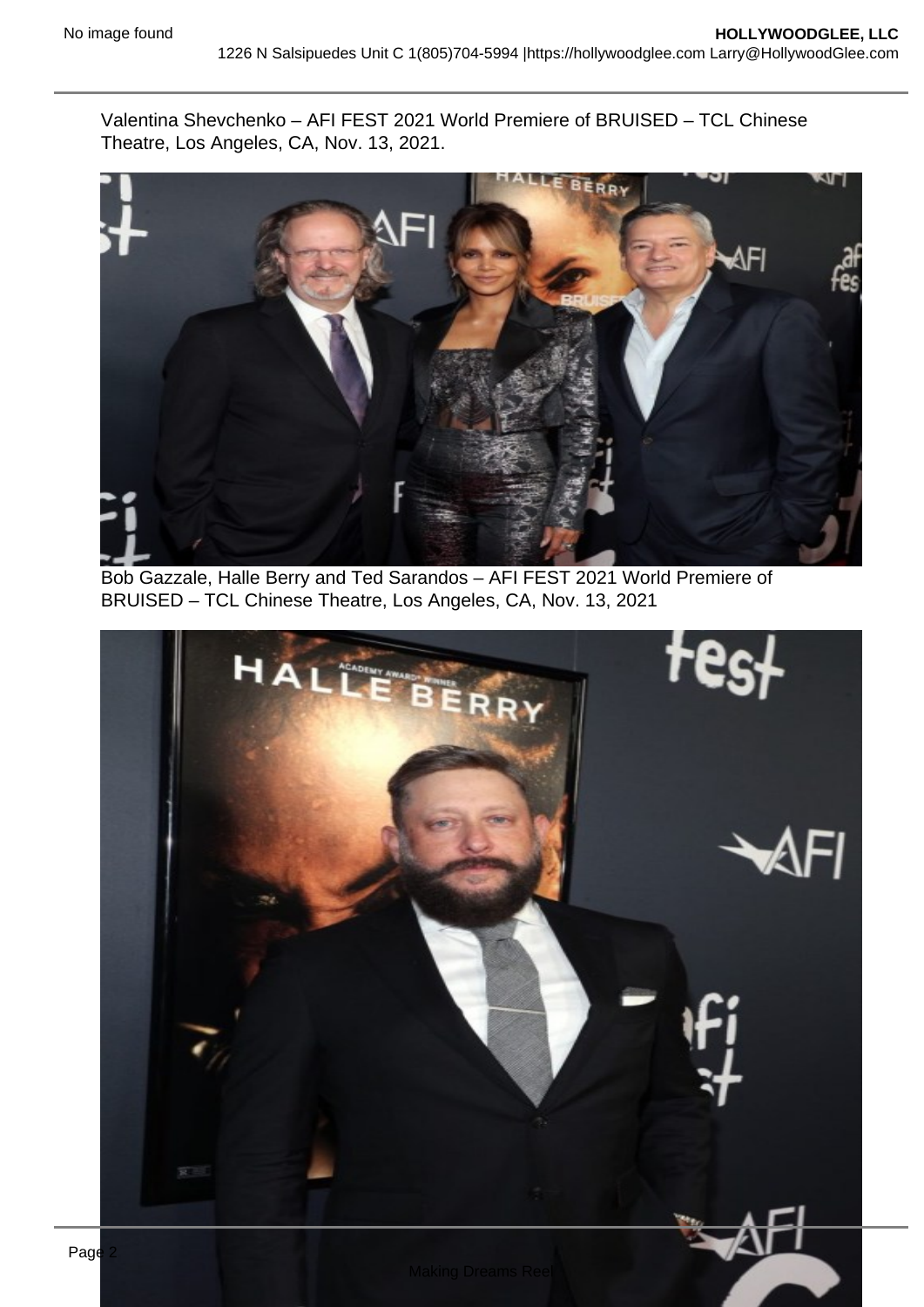Brad Feinstein – AFI FEST 2021 World Premiere of BRUISED – TCL Chinese Theatre, Los Angeles, CA, Nov. 13, 2021

Ambre – AFI FEST 2021 World Premiere of BRUISED – TCL Chinese Theatre, Los Angeles, CA, Nov. 13, 2021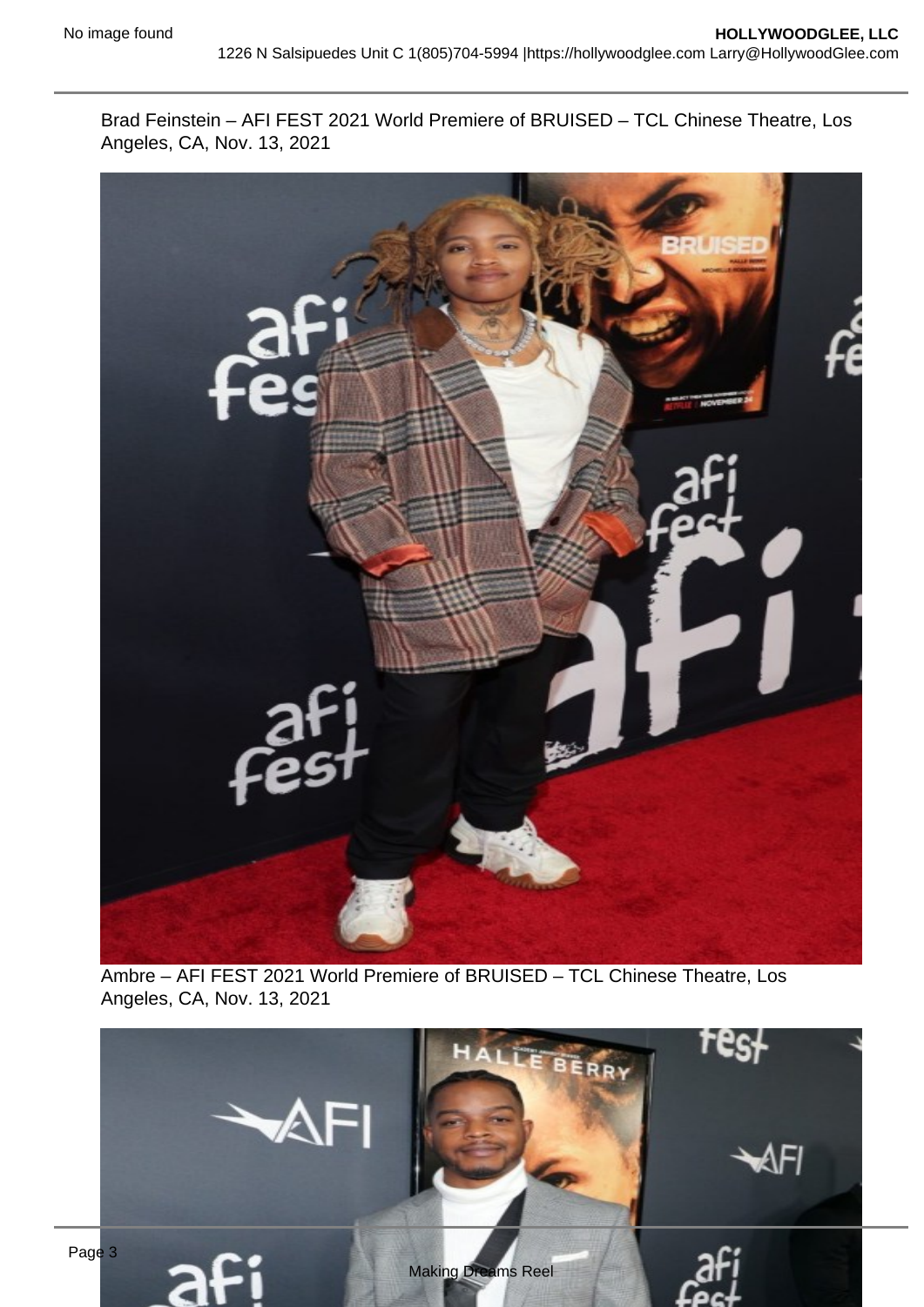Stephan James – AFI FEST 2021 World Premiere of BRUISED – TCL Chinese Theatre, Los Angeles, CA, Nov. 13, 2021

Halle Berry and Van Hunt – AFI FEST 2021 World Premiere of BRUISED – TCL Chinese Theatre, Los Angeles, CA, Nov. 13, 2021

Danny Boyd, Jr. – AFI FEST 2021 World Premiere of BRUISED – TCL Chinese Theatre, Los Angeles, CA, Nov. 13, 2021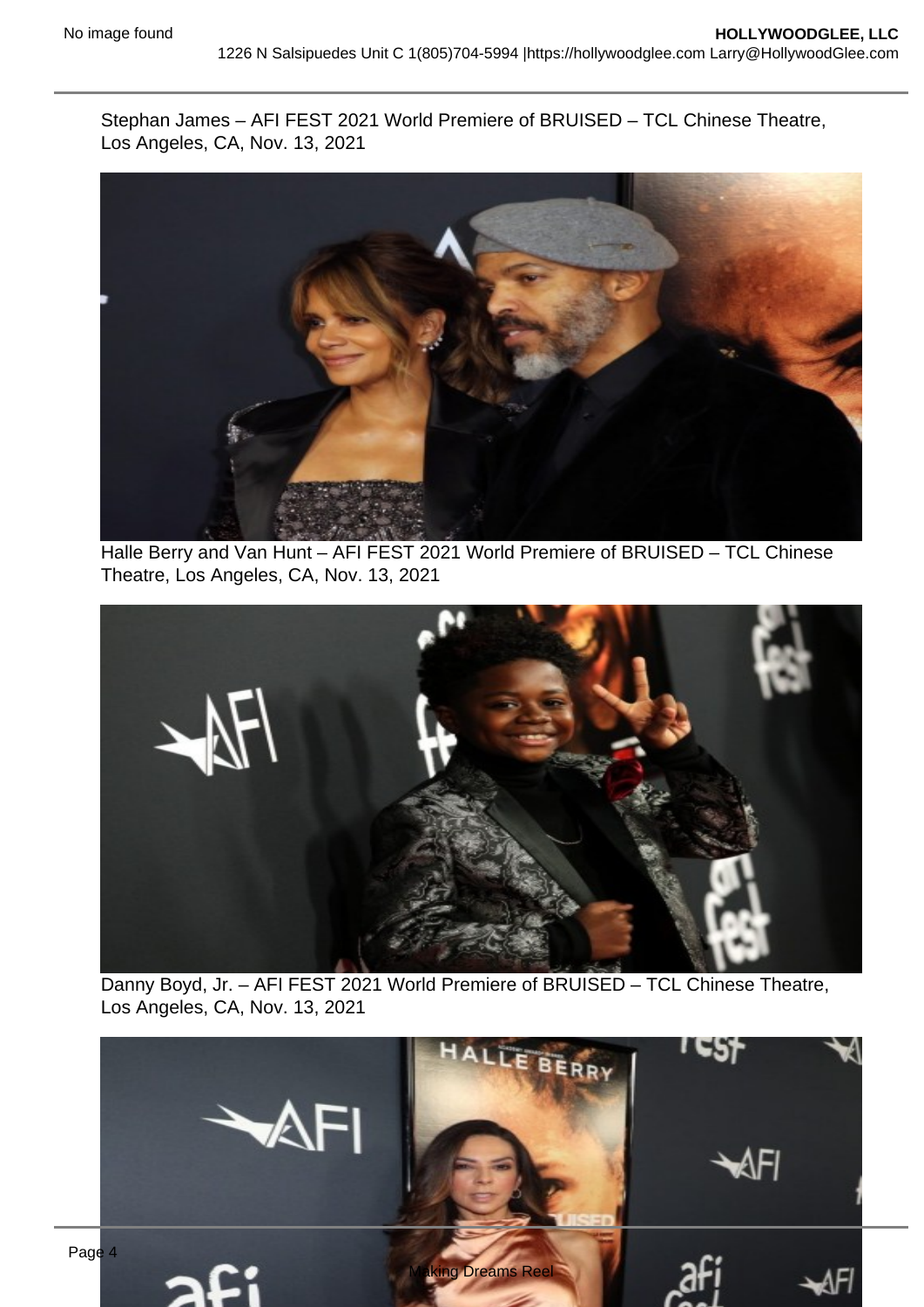Terri Seymour – AFI FEST 2021 World Premiere of BRUISED – TCL Chinese Theatre, Los Angeles, CA, Nov. 13, 2021

Erica Banks – AFI FEST 2021 World Premiere of BRUISED – TCL Chinese Theatre, Los Angeles, CA, Nov. 13, 2021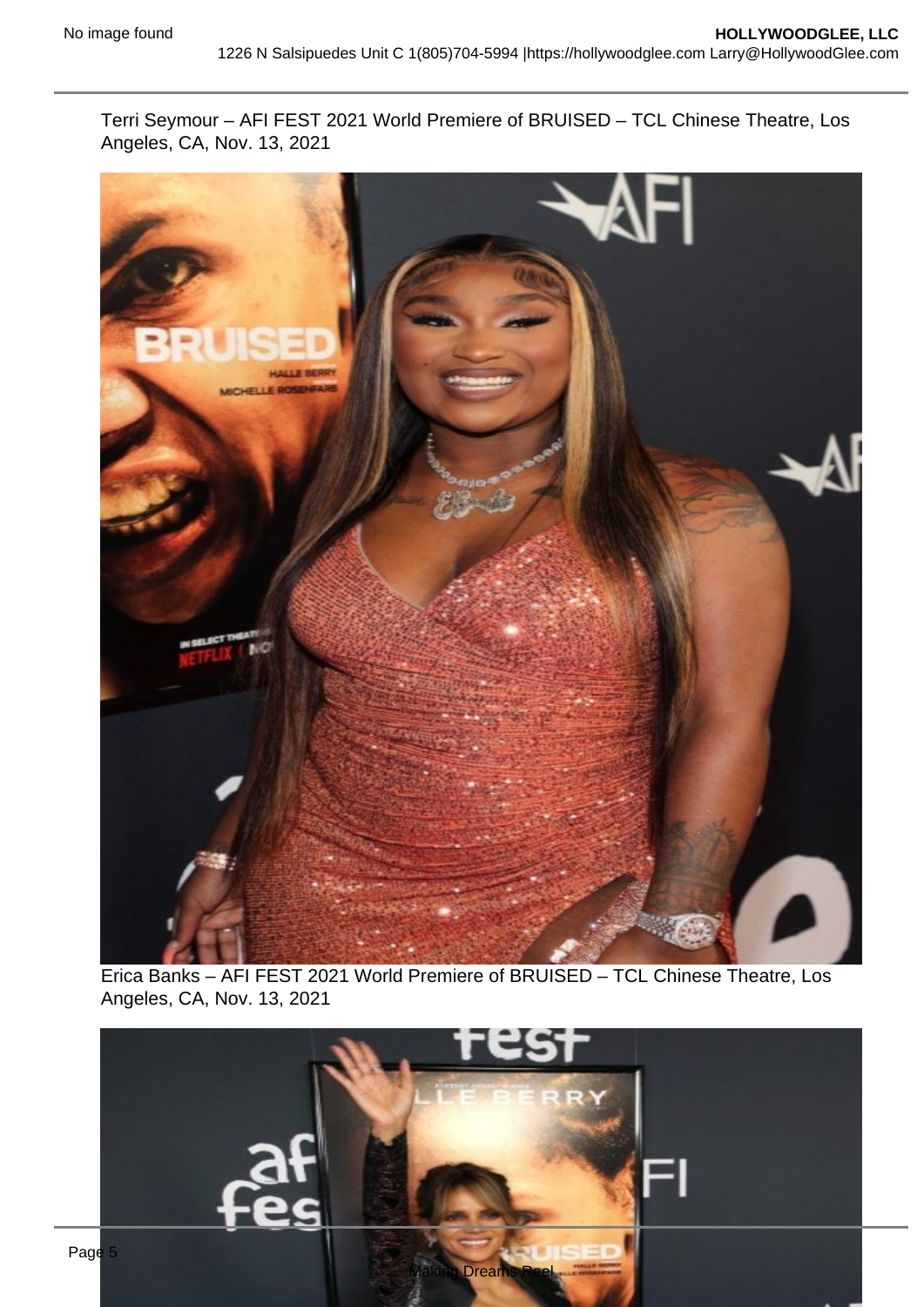Halle Berry – AFI FEST 2021 World Premiere of BRUISED – TCL Chinese Theatre, Los Angeles, CA, Nov. 13, 2021

Shamier Anderson – AFI FEST 2021 World Premiere of BRUISED – TCL Chinese Theatre, Los Angeles, CA, Nov. 13, 2021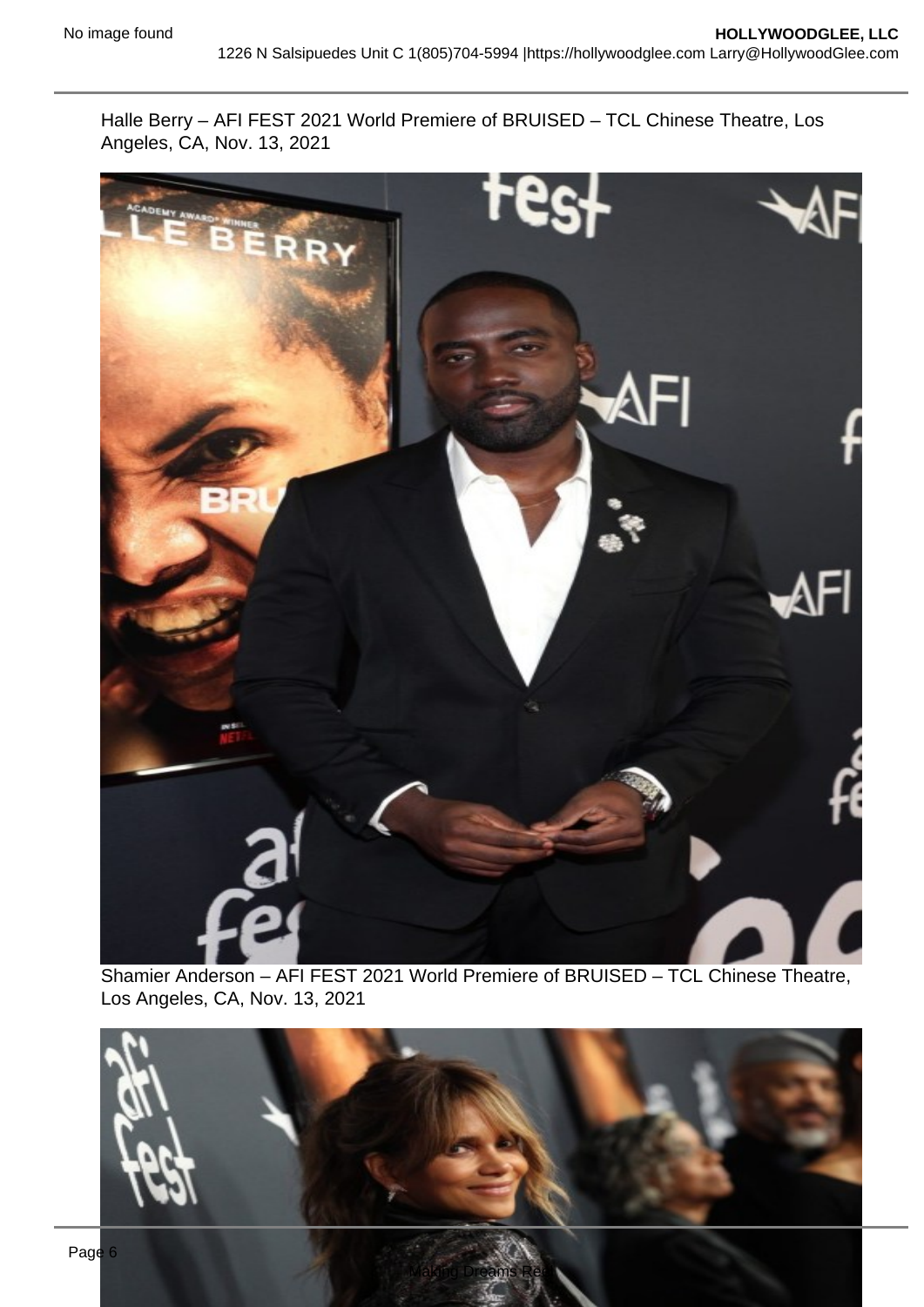Halle Berry – AFI FEST 2021 World Premiere of BRUISED – TCL Chinese Theatre, Los Angeles, CA, Nov. 13, 2021

Halle Berry – AFI FEST 2021 World Premiere of BRUISED – TCL Chinese Theatre, Los Angeles, CA, Nov. 13, 2021